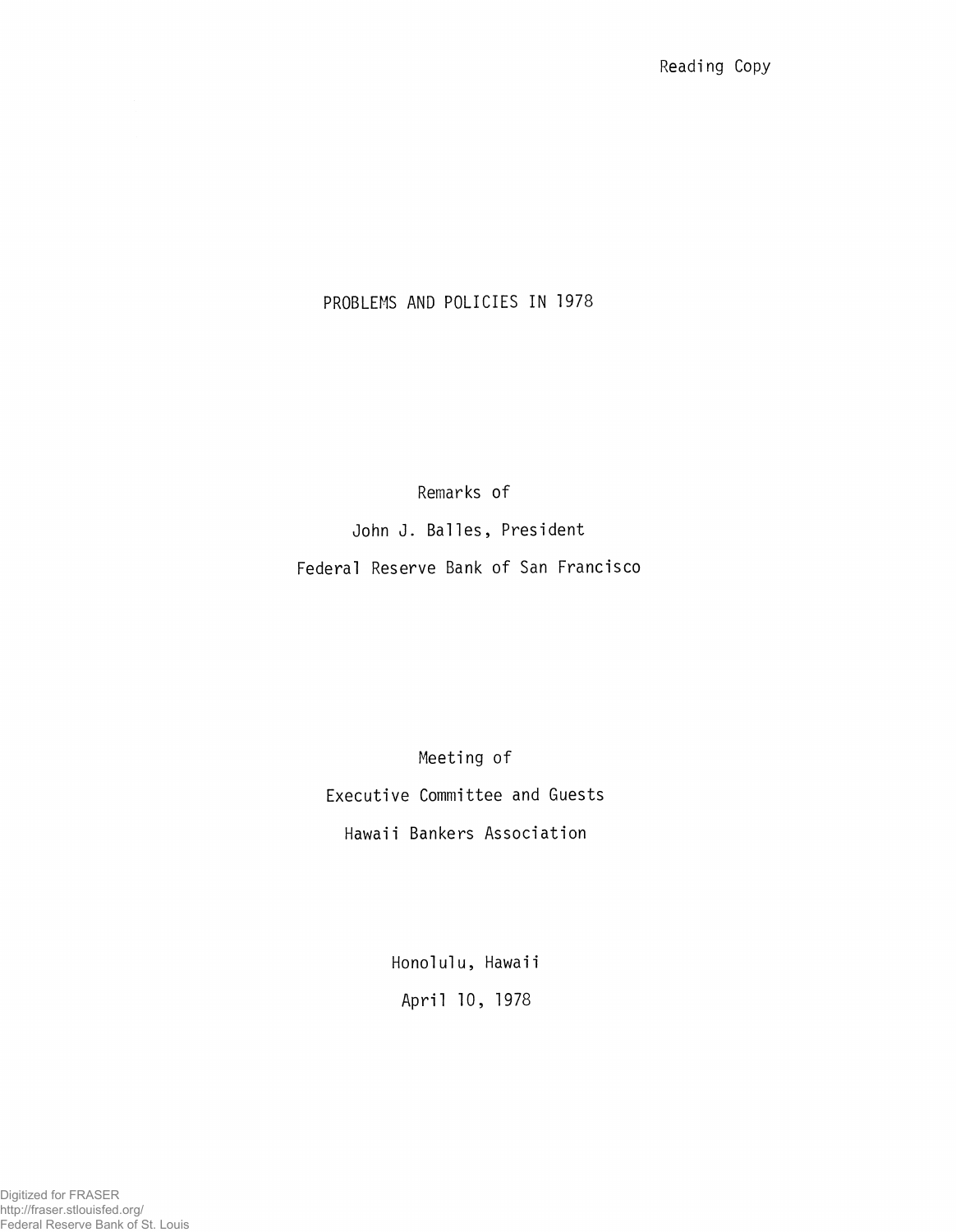## Problems and Policies in 1978

I'm delighted to be here again in the Crossroads of the Pacific. I'll be spending the next several weeks visiting four Far Eastern countries, discussing problems of common interest with a number of government officials and commercial bankers. I'm also grateful, however, for the opportunity to stop first here in Hawaii, to spend some time with present as well as potential member banks. But being a California chauvinist, I'm not sure that I'll stop for a wine-tasting tour at the winery that's been operating on Maui recently.

In preparing for my tour, I've become strongly impressed with the interrelated nature of the economies of the world's major trading countries. Indeed, my remarks today about the U.S. economy also reflect the major impact which foreign countries are having upon our nation's future prospects. But none of this is news to the people who live here in Hawaii. Now more than ever, Hawaii's future depends on the events occurring on the Mainland, in Japan, and in many other countries as wel1.

# Factors Influencing Hawaii's Economy

Most analysts of the local economy expect personal income in Hawaii to increase 10 percent this year, to about \$7.4 billion. Still, a great deal depends upon such factors as the number of visitors and the amount they spend here. You can count on 17,000 bankers in October and 28,000 realtors in November, not to mention all of the nation's top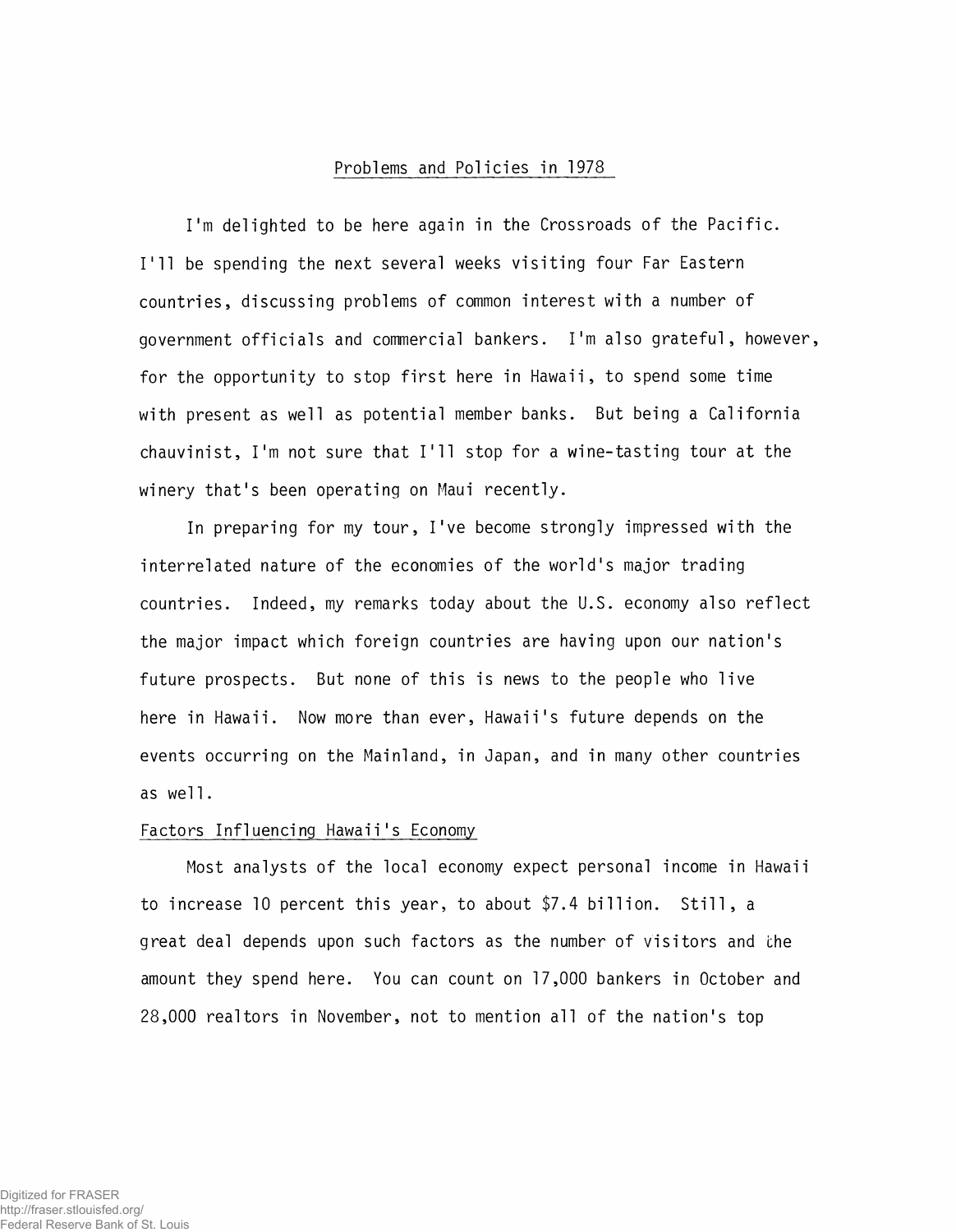volleyball players, but the shape of the economy elsewhere will determine whether you get 3 million more visitors from the Mainland and 660,000 visitors from Japan, as your planners here seem to expect. Actually, those figures may be conservative, considering the substantial amount of buying power in the hands of potential U.S. visitors, or the very strong price advantage that Hawaiian vacations now offer to Japanese tourists.

Outside influences will affect the health of other key Hawaiian industries, such as sugar. The price-support program, which assures sugar producers at least  $13\frac{1}{2}$  cents a pound for their product, may create somewhat optimistic expectations for the state's largest agricultural industry. But longer-term prospects are bound to be affected also by the surplus of sugar in world markets and the failure of the new International Sugar Agreement to stabilize the situation. Again, in the construction industry, the strength of the upturn from the relatively weak performance of the past several years undoubtedly will depend on such factors as the state of the national mortgage market, which has come under pressure in recent months because of rising credit demands and rising interest rates. And of course there is that major questionmark--can labor peace be achieved on the docks this year, without the type of disruption suffered during the prolonged strike of six years ago?

I'm generally optimistic on all of these points, but I think it wise that we keep always in mind the extent to which outside forces determine the prosperity of the economy in which we operate. The same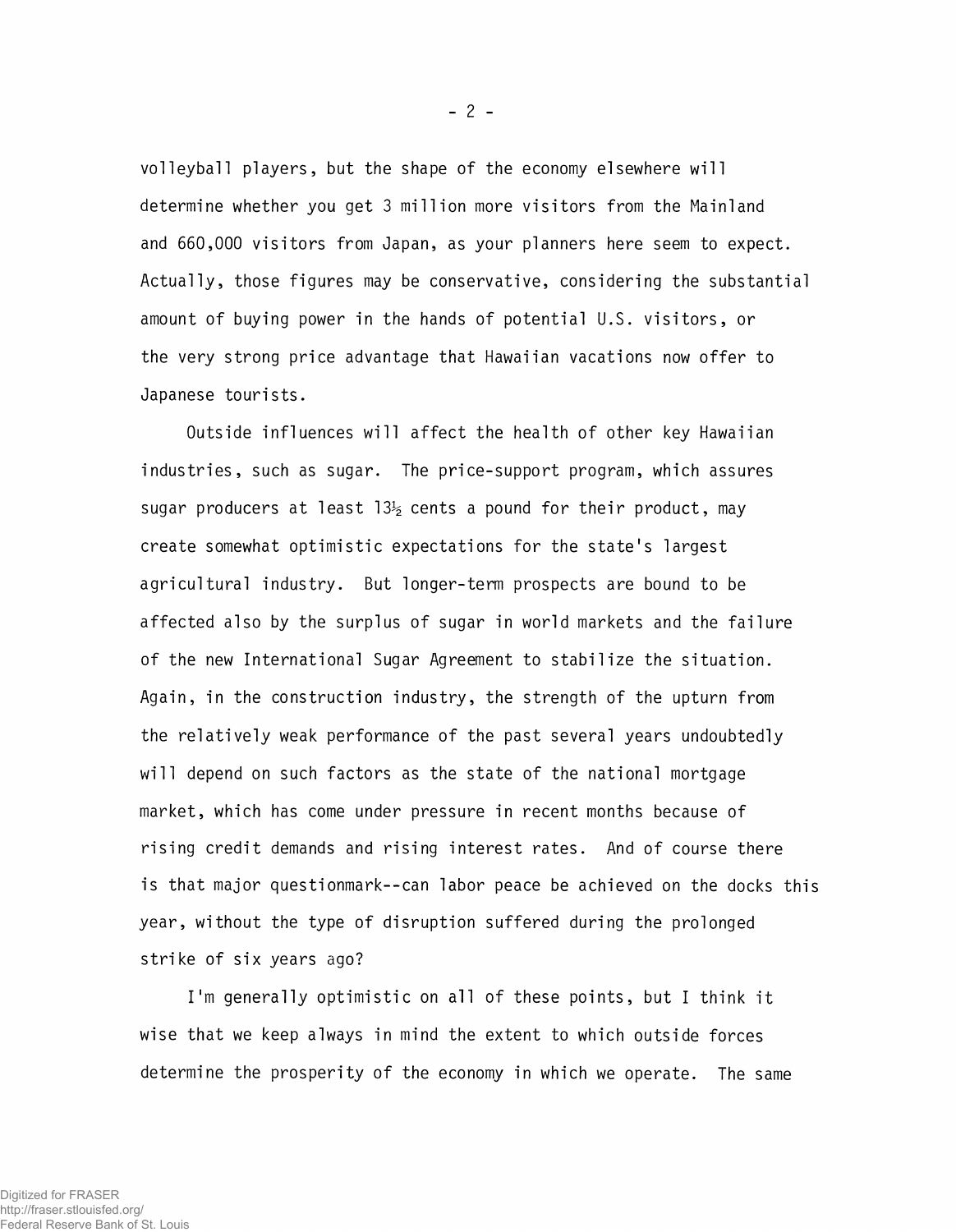is increasingly true of the national economy, as I hope to demonstrate later on. But first, let me take a minute to summarize what's been happening on the Mainland, and what the broad shape of the future looks like there.

# Outline of 1978 Growth

First of all, the national economy has behaved remarkably well the past several years, bouncing back from both the worst recession and the worst inflation of the past generation. Over this period, the \$2-tri11ion economy generated one of the strongest and most prolonged expansions of the past several decades. Last year, for example, total production of goods and services increased almost 5 percent in real terms, and this second straight larger-than-normal increase brought into play more of the reserves of labor and capital that had been left unemployed by the 1974-75 recession. The jobless rate dropped sharply to the lowest level of the past three years. Again, employment increased faster than at any time since World War II--up more than 4 million over the year--and a record 58 percent of the working-age population held jobs at year-end. But at the same time, a persistent inflation constantly threatened to undermine this expansion and to aggravate our many domestic and international problems.

We may see the same type of numbers in 1978, judging from the forecasts made by my staff economists and various other forecasters. Total real output may increase about  $4\frac{1}{2}$  percent above its 1977 average. Thus, the economy would still be growing above its long-run potential,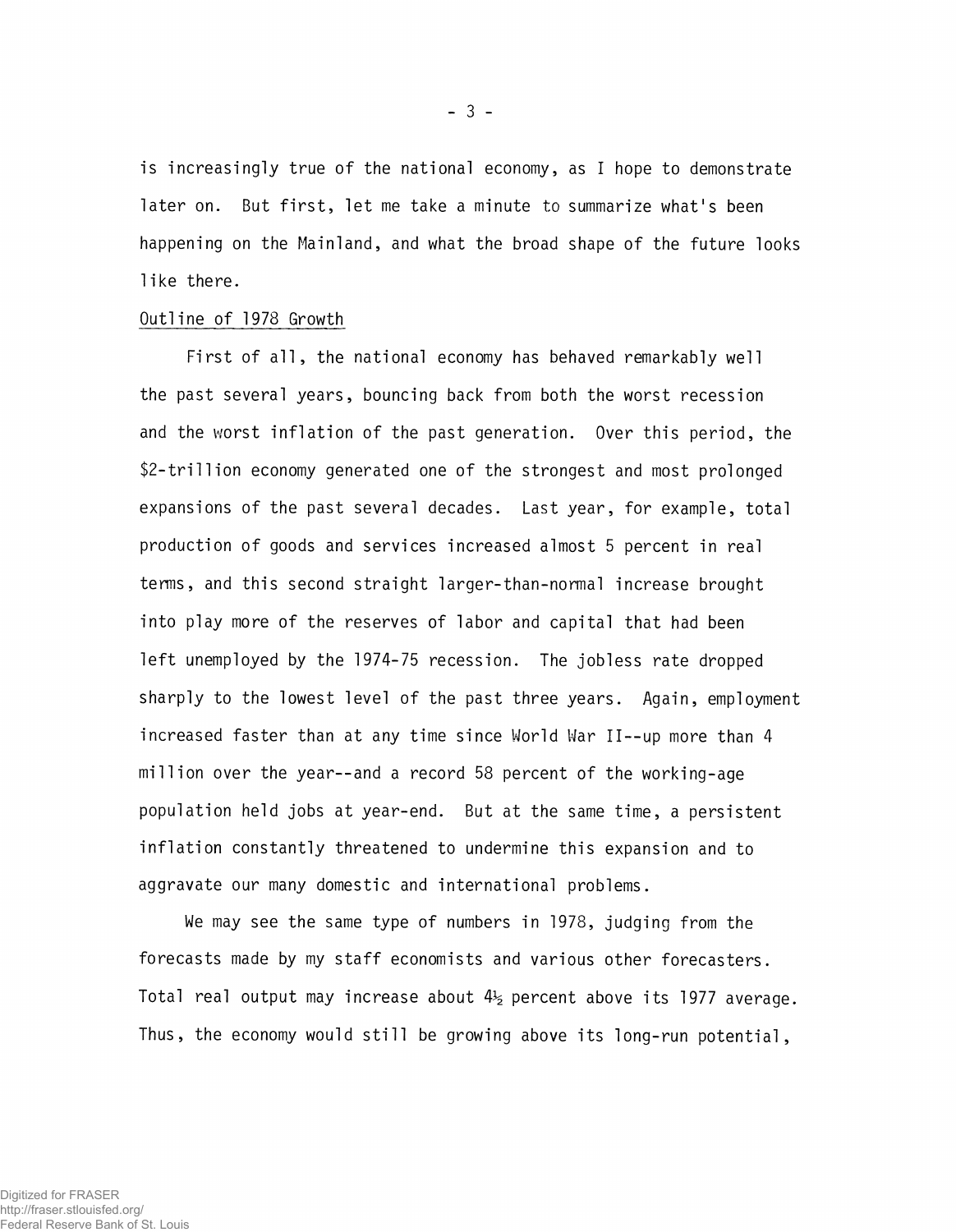calculated in terms of a steadily expanding and more efficient workforce. The pattern of business activity meanwhile may shift considerably over the year. Output suffered considerably during the first quarter because of severe winter weather and a prolonged coal strike, but a sharp recovery is almost certain this spring as business firms rush to replenish their stocks, while a more moderate pace may develop later this year. The pace of business activity thus may be sharply influenced by the pace of inventory spending, repeating much of what we've seen the past several years. Businessmen generally have been reluctant to hold large inventories, and this has caused sudden depletions of stocks whenever sudden shifts developed in supply or demand--followed shortly thereafter by flurries of stockroom activity. We saw that pattern last year, and may see a repetition this year, although with some difference in timing.

We should also witness a mixed pattern of spending in other sectors besides inventories. Consumer auto demand obviously has already weakened, partly because of buyers' disinterest in scaled-down models with scaled-up sticker prices. Also, single-family home construction could retreat from its record 1977 pace, as mortgage-lending institutions adjust to the recent slowdown in savings flows. Business spending for plant and equipment may remain a question mark; projected spending plans reflect a great deal of caution on the part of corporate planners, yet some indicators, such as construction contract awards, look quite strong. Meanwhile, spending by state and local governments should grow, bolstered

- 4 -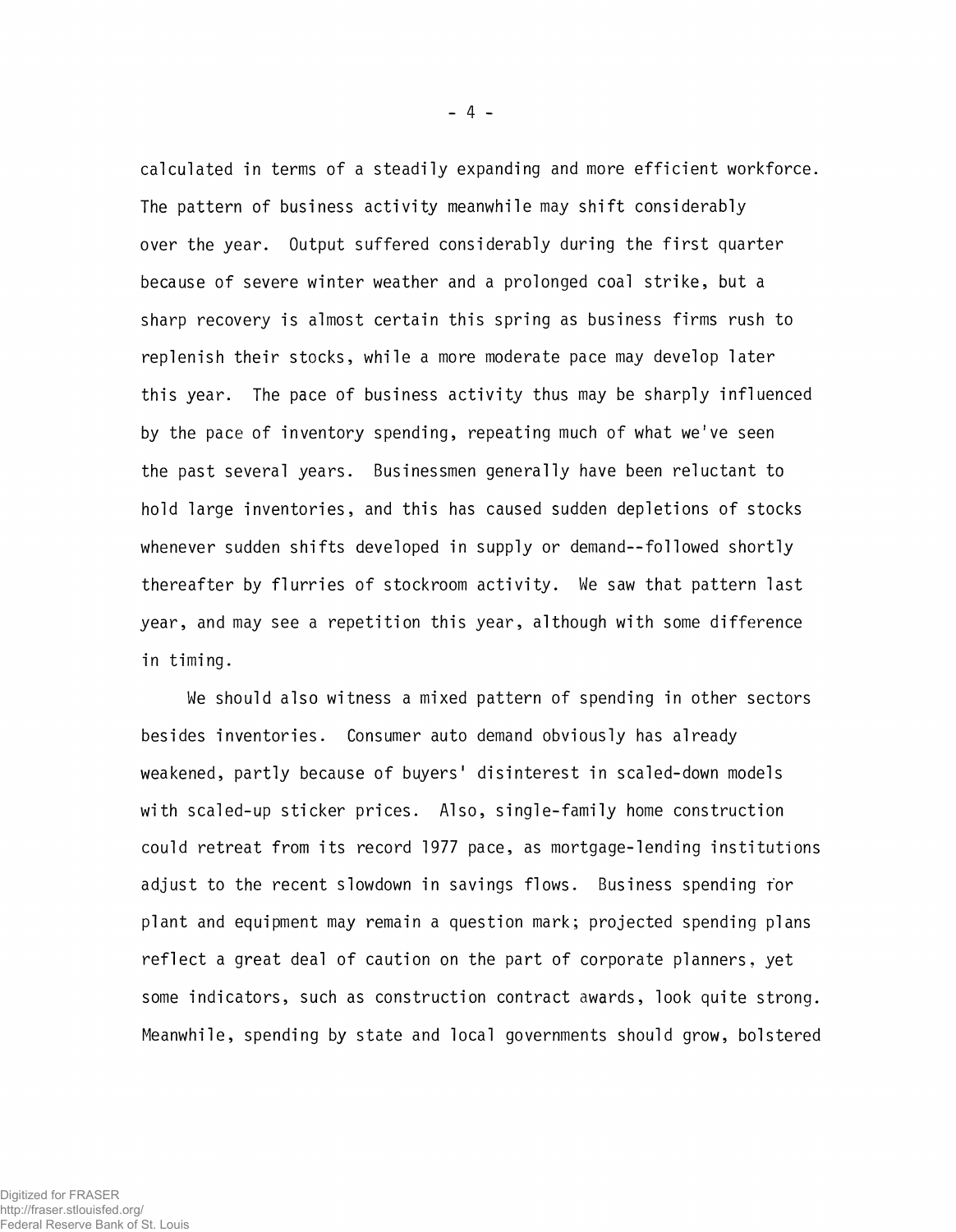by Federal grants and by the expanding economy's boost to tax revenues. Again, defense spending seems more expansive, judging from the new budget estimates and from the strong trend of new orders for defense products. From all of this, we might expect continued growth but a change in the character of the expansion--that is, a slowdown by the fast-growing sectors of 1977 (such as autos and housing) but a speed-up by some of the former slow-growing sectors (such as defense spending and state-local government outlays).

Because of this scenario of moderate growth, most forecasters had predicted earlier that the unemployment rate would drop to about  $6\frac{1}{2}$ percent of the labor force sometime in 1978. Well, we were significantly below that rate in the first several months of the year, and there's a strong possibility that the jobless rate will fall below 6 percent later in the year. Of course, to some observers that still represents a substantial amount of slack in the economy. But they are probably wrong, because the published jobless rate is a much poorer guide than it used to be, largely because of a number of shifts in our population mix. The pressures already reached in the labor market can be measured by the fact that the volume of help-wanted advertising jumped one-third over the course of the past year—and that a record 58 percent of the working-age population now holds jobs. In fact, my economists argue that we're already very close to the point of full employment—that is, the point at which further stimulus to the economy will only generate more inflation without making any dent in the problem of unemployment among unskilled workers.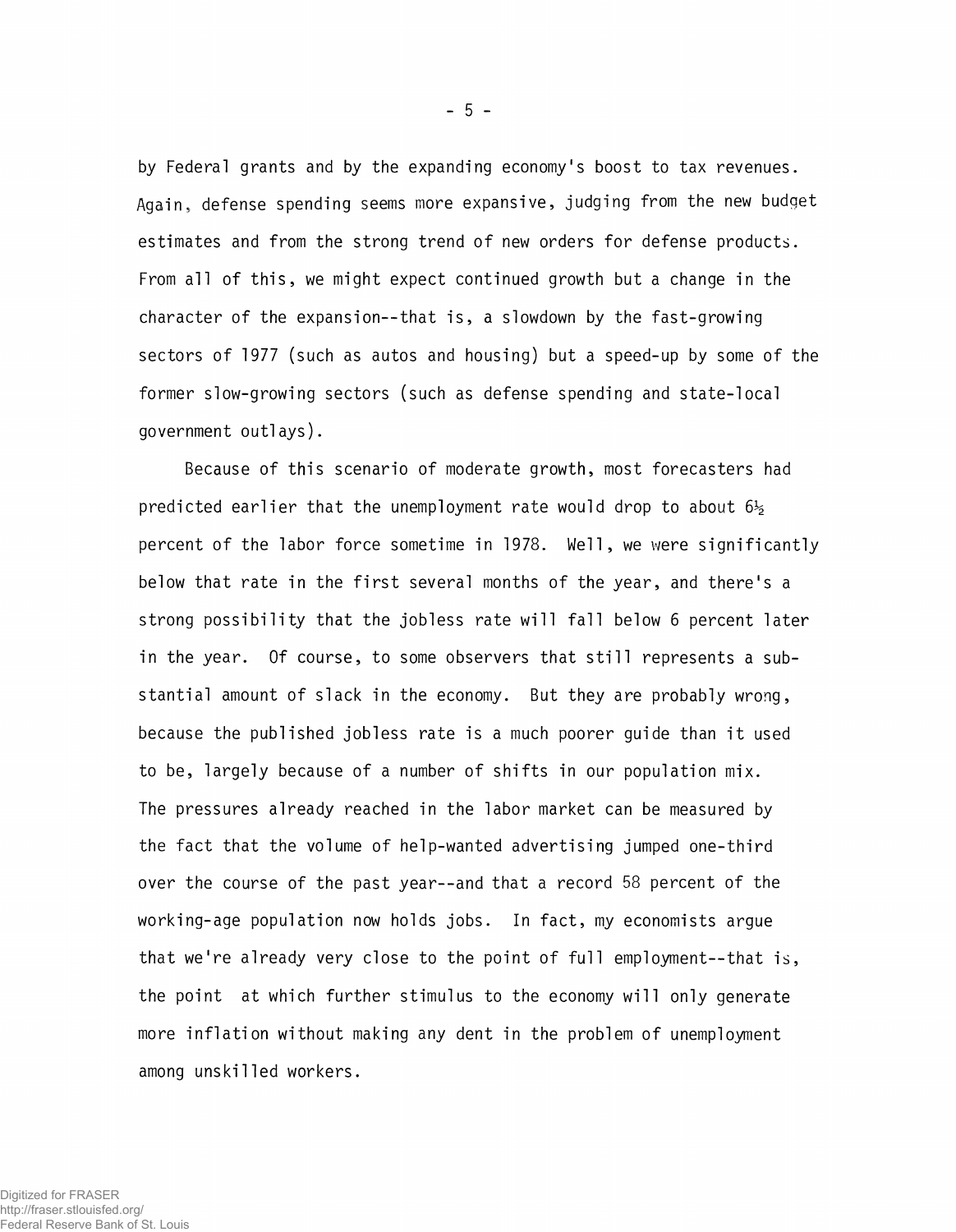#### Inf1ation--Domestic and International

The greatest danger to the continuing recovery could be a resurgence of inflation. Compared to a few years ago, we're doing quite well, because the inflation rate was cut in half between late-1974 and early-1976. But we've made no real progress over the past two years, and in fact there was some reacceleration of inflation in 1977 and early 1978. Most analysts now agree that a 6-percent rate of inflation has become imbedded in the overall economy, judging either from the past year's trend of prices, or the increase in wage costs incurred by major pattern-setting industries, or the amount of past fiscal and monetery stimulus. Moreover, we might see further price pressures from a depreciating dollar, reflecting the much higher costs of goods from Japan, Germany and other trading partners.

The recent steep decline in the value of the dollar was a shock to most people, and there's still a great deal of disagreement concerning the causes of the problem. Some people blame the shift in our merchanaisetrade balance, which went from a \$9-bi11ion surplus in 1975 to a \$31 billion deficit in 1977. For one reason, oil imports shot up 75 percent between 1975 and 1977, because we didn't produce enough in this country and instead purchased more and more from the OPEC nations. For another reason, imports of other products increased 48 percent above the 1975 figure, because of the strong expansion of our domestic economy. And for yet another reason, U.S. exports rose only 14 percent above 1975, because of the sluggish growth of most overseas economies.

- 6 -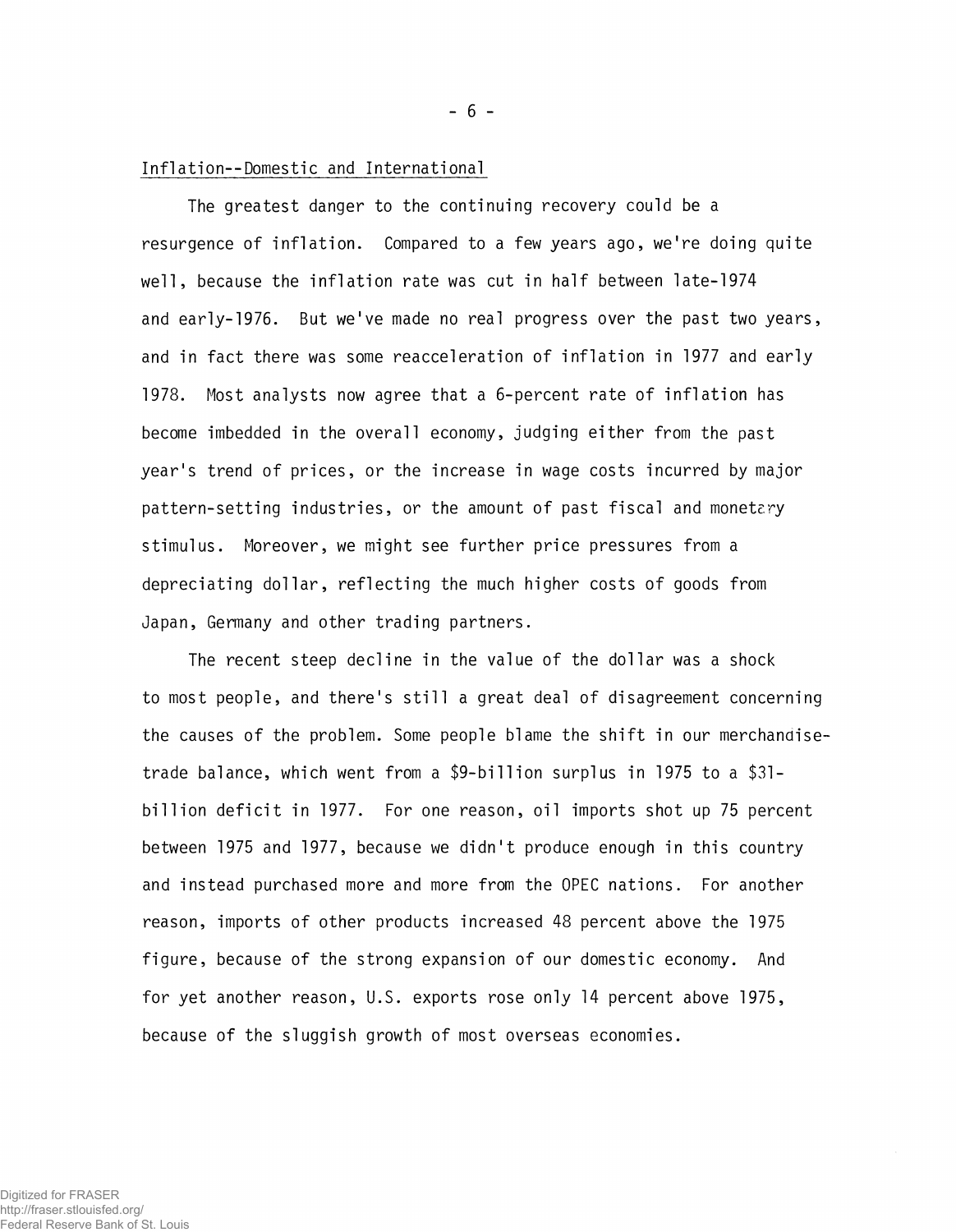We must remember, however, that the large U.S. trade deficit was not the only or even the major factor in the steep decline of the dollar. When we had a large trade surplus in 1975, the value of the dollar was even lower than now, whereas in the opposite circumstances of 1976 and early 1977, the value of the dollar actually increased. Throughout that recent period the trade imbalance was offset by a very substantial capital inflow, explainable in terms of the high degree of foreign confidence in our political and economic stability—including our price stability. But in late 1977, many of those foreigners suddenly lost their confidence in us, and decided to get out of dollars. From late September on, the dollar declined steeply and steadily against almost all major currencies except the Canadian dollar--11 percent against the German mark, the Japanese yen, and the British pound, and even more against the Swiss franc. The market then stabilized in early January, when the Federal Reserve and the Treasury undertook support operations in the market and the Fed underscored this move with a half-point rise in its discount rate.

But why did market expectations turn so suddenly and steeply against the dollar? Perhaps because market participants feared that the trend of inflation was worsening here compared to other major countries. After all, there was the evidence of the several bulges which developed in the U.S. money supply in 1977, which to many observers represented a loosening of monetary policy and therefore an unleasing of price pressures. Monetary growth accelerated in the U.S. between 1974-75

- 7 -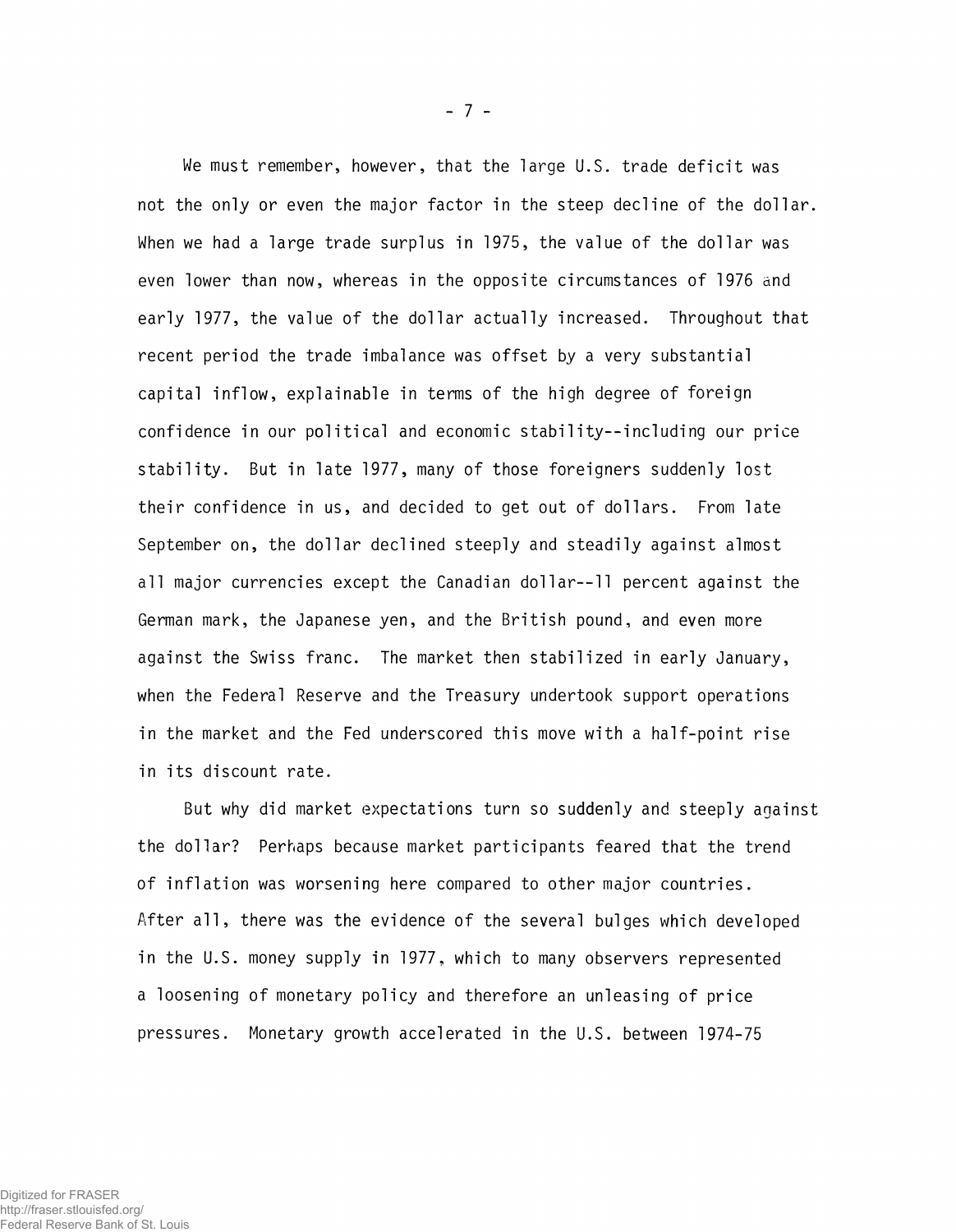and the subsequent two-year period, contrary to various other major countries. Also, our price performance last year was worse than in the year before, contrary to various other major countries. Consequently, market sentiment turned against the dollar. And once again the dollar showed that it is especially sensitive to changes in inflation expectations, because its usefulness as an international store of value and medium of exchange depends heavily on its stability and negotiability.

We can see the elements of a solution simply by citing the causes of the dollar problem. But since the basic cure--curbing inflation--at times seems so unattainable, the experts try to develop secondary strategies as a means at least of ameliorating the disease. One such solution would be the government's issuance of foreign-currency denominated securities. For example, if the U.S. government issued Deutschemark-denominated securities, it would remove an important transitory pressure from the foreignexchange market. At present, people who wish to move out of dollars into Deutschemarks have to do so by selling dollars and buying Deutschemarks in the foreign-exchange market. This tends to drive the exchange value of the Deutschemark up, so that some German exporters and importers come to be priced out of the market. These firms therefore adopt a protectionist stance, which could lead to a reversal of the 30-year trend toward freer trade. But if the U.S. Treasury sold DM-denominated securities, it would allow investors to shift their portfolio out of dollars into Deutschemarks directly without causing a major impact on the exchange rate. Under this approach, exchange rates would not have to adjust as much to accommodate shifts in asset demands for dollars, and thus would be able to move more in line with the relative commodity value of the dollar. But basically, this type of action would do nothing to correct the fundamentals that have caused the dollar's problems,

Federal Reserve Bank of St. Louis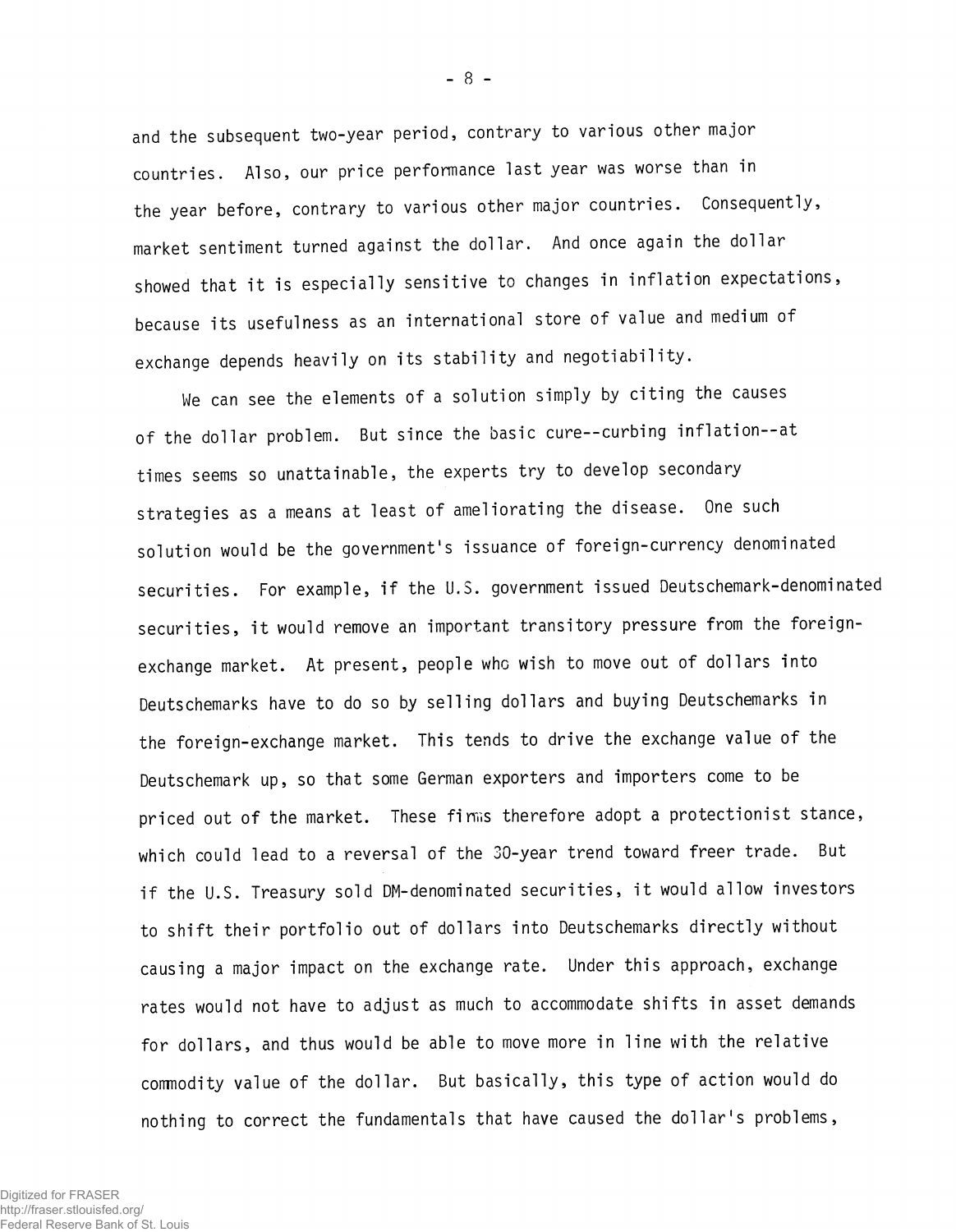such as the trade deficit and (especially) inflationary expectations. So once again, we're faced with the basic prescription of curbing inflation if we are to solve either our foreign or domestic problems.

## Financial Market Developments

Let's consider the situation in domestic financial markets, which have performed so well these past several years. In 1977, for example, conmercial-bank credit expanded by a record \$82 billion, exceeding even the exuberant performance of 1973—and almost all of the growth was in loans. In 1978, loan demand should continue strong but perhaps shift into different channels, with less emphasis on the mortgage and consumer sectors and more emphasis on corporate borrowing.

Financial markets last year generally exhibited the same strength visible in bank-lending activity, although at a rising level of short-term interest rates. These rates increased about two full percentage points during the year, reflecting the growth of business activity and the firming of monetary policy which followed in the wake of the several spurts in money-supply growth. Still, long-term rates increased only slightly in 1977, despite the heavy volume of financing in the capital markets, before rising noticeably in early 1978. This leads to the key question--can a strong business expansion continue in 1978 without significant upward pressures on rates? The answer depends in large part on the markets' view of how well the fight against inflation is being waged.

Too few people clearly understand the long-term effects of price expectations on interest rates, and the way in which such expectations can offset other market influences. But the basic point is quite clear. With prices expected to rise at (say) 6 percent a year, lenders will demand a 6-percent inflation premium plus some basic "real" rate of

- 9 -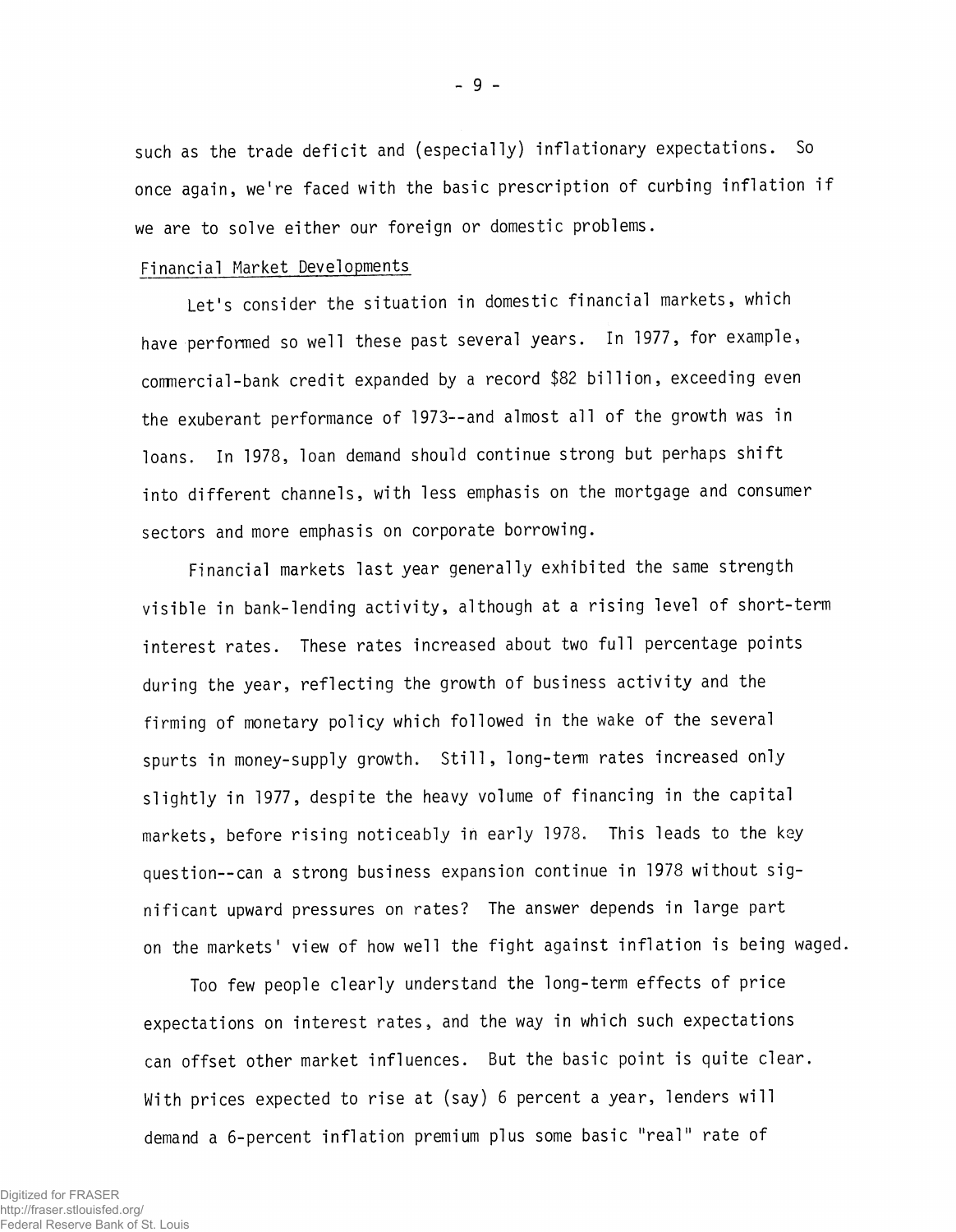interest, to protect themselves against an expected loss in the purchasing power of their money. But borrowers will be willing to pay this inflation premium, because they expect to repay their loans with dollars that are worth (say) 6 percent less each year than the dollars they originally borrowed.

## Policy Problems

Curbing inflation expectations thus is a must if we are to solve our domestic as well as our international financial problems. But this means that we must get at the basic causes of inflation. Luckily, we're not likely to see again the unusual combination of circumstances that made the 1973-74 inflation so severe—the worldwide industrial boom, the worldwide crop shortages, and of course the OPEC oil-price upsurge. But we must still contend with long-term price pressures, especially the major pressures arising from continued large-scale Federal deficit financing.

At this mature stage of the business expansion, Congress and the Administration face some difficult fiscal choices. A substantial tax cut may be necessary to maintain economic momentum, considering the drag imposed by \$40 billion or more of tax increases—the socialsecurity tax hike, the projected package of energy taxes, and especially the severe "tax" imposed when inflation pushes people into higher tax bracket. At the same time, a substantial reduction seems necessary in the combined Federal budget deficit of \$114 billion projected for the 1978-79 fiscal years, considering the pressures on the Federal Reserve to finance such deficits through excessive monetary expansion.

Over the past decade, deficit spending frequently worked to pull monetary policy off course in an expansionary direction, by supporting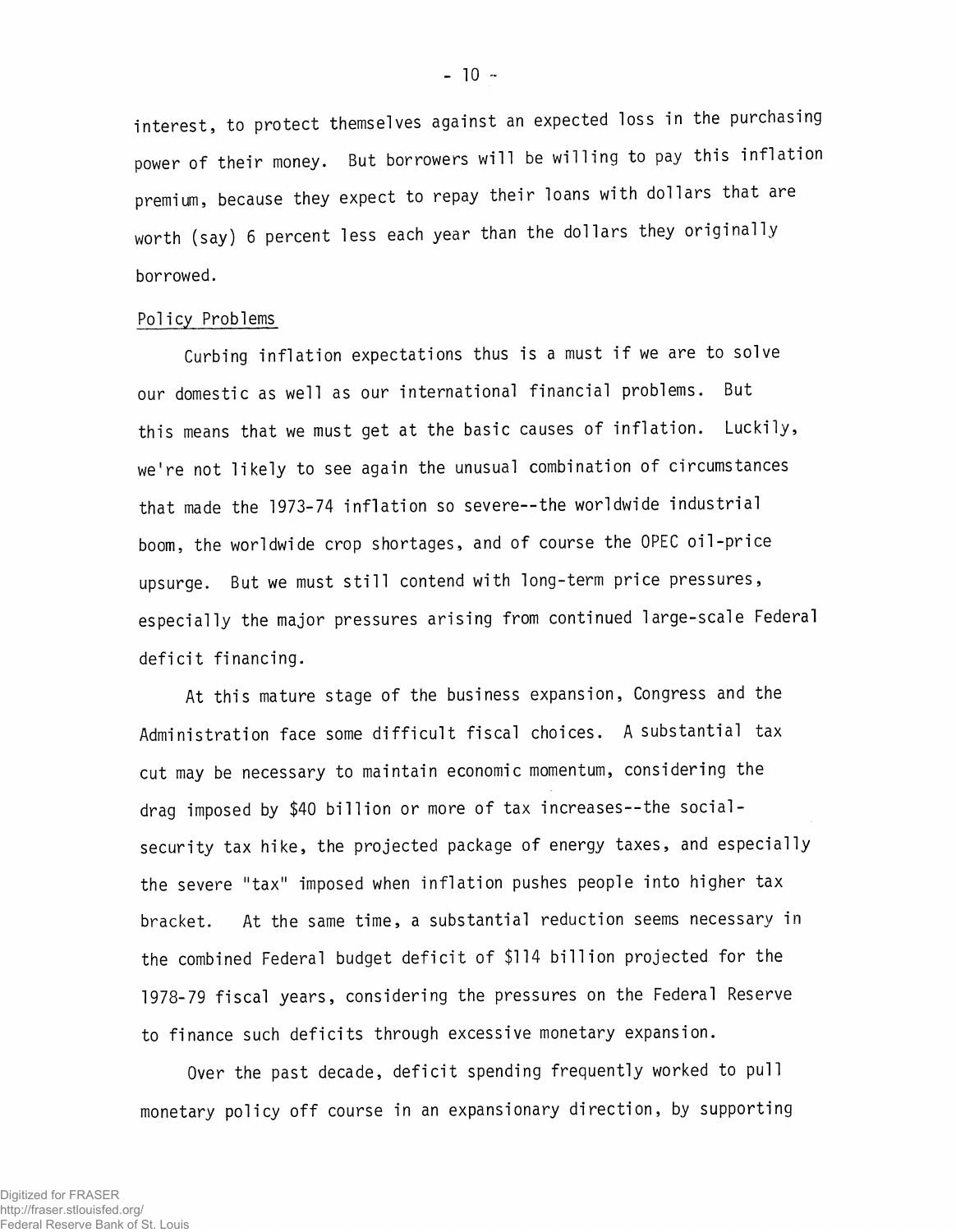excessive growth of money and credit. This happened because interest rates generally rose whenever large-scale Federal borrowing was piled on top of expanding private-credit demands. Higher rates then undermined the strength of certain sectors of the economy which are especially vulnerable to the high cost of credit, such as housing, agriculture, and small business. Under pressure to minimize this type of impact, the Federal Reserve sometimes delayed taking firm action to head off excessive growth of money and credit, and the eventual result was more inflation.

Accordingly, while Congress and the Administration face some difficult fiscal choices at this stage of the expansion, the Federal Reserve for its part faces some difficult monetary-policy choices. If prices should accelerate, and if the Fed should move aggressively to tighten credit, "crowding out" might become a reality rather than only a distant threat to the financial market. In that case, Treasury financing demands could dominate the market and deny credit to the vulnerable industries I just mentioned. Alternatively, if the Fed should try to accommodate all credit demands in this inflationary atmosphere, the result might be another excessive bulge in the money supply and a further boost in inflation expectations—setting the stage for another possible cycle of economic instability. And now that we've received a warning from the foreign-exchange market, any resurgence of domestic inflation could lead to a severe and lasting deterioration in the value of the dollar-which in turn could give another push to the vicious spiral of inflation.

To avoid just such a scenario, monetary policymakers today are striving for a gradual reduction in the growth ranges of the monetary aggregates, to a level consistent with long-run price stability. In his

 $-11 -$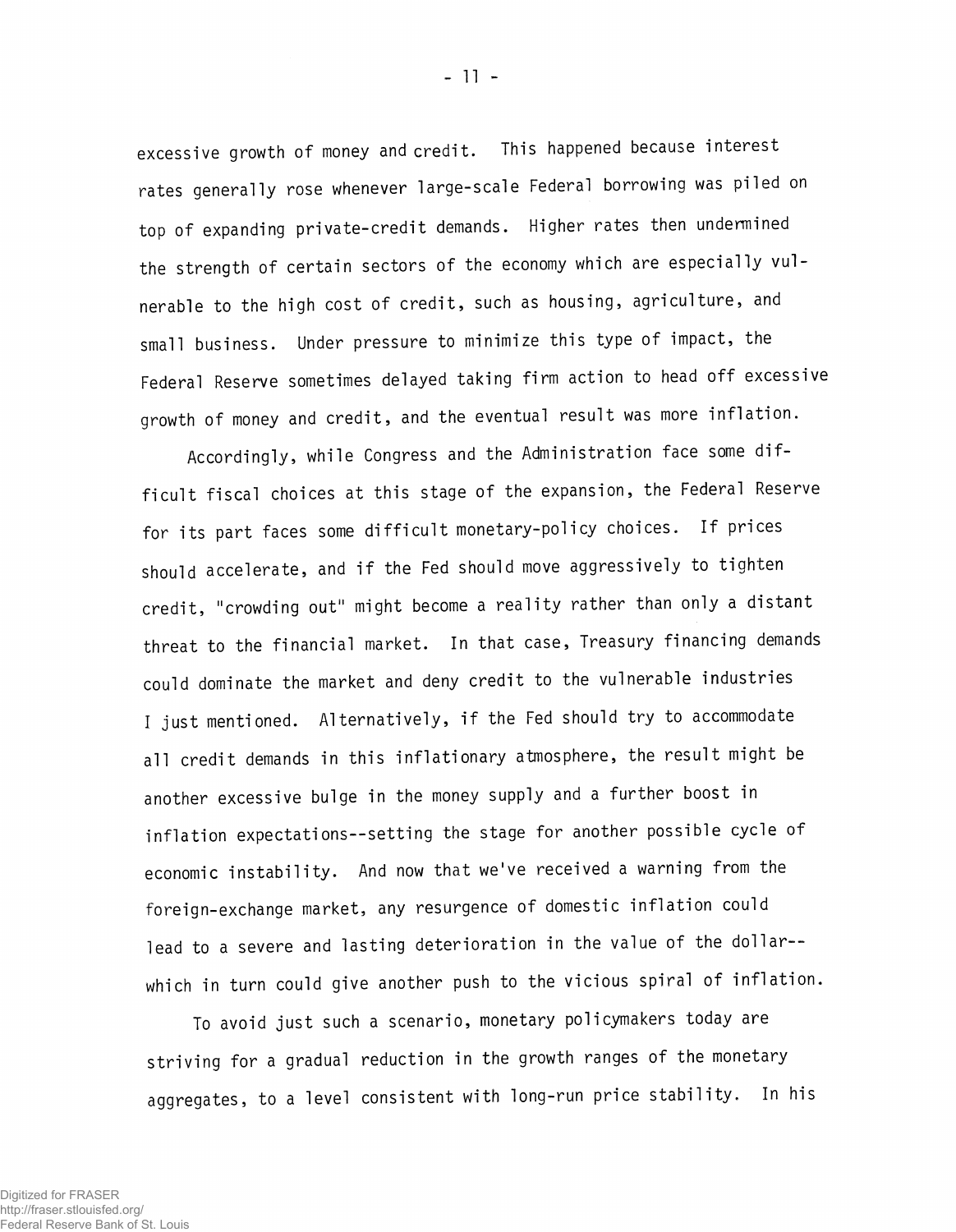initial appearance before the House Banking Committee last month, Chairman Miller reported the Federal Reserve's intention to stick with the lowered growth ranges for the monetary aggregates adopted last year-- 4 to  $6\frac{1}{2}$  percent annually for M<sub>1</sub> and  $6\frac{1}{2}$  to 9 percent for M<sub>2</sub>. (M<sub>1</sub> equals currency plus bank demand deposits, and  $M<sub>2</sub>$  equals currency plus all bank deposits except large CD's.) The actual figures for 1977 were on the high side in relation to the target ranges set the year before, but the performance in this regard has improved considerably since last fall. Yet given the fiscal and economic environment that I've described, further progress towards the Fed's long-term goal could at times be difficult in the year ahead.

# Concluding Remarks

To sum up, we seem to be moving into a year that holds considerable promise, providing that we keep a good grip on the reins guiding our \$2-tri11ion economy. Admittedly, the expansion is now about three years old, which brings it into the realm of middle age. But we should remember that business expansions don't just die because of old age, but rather because of riotous living during their earlier stages. In the present context, that means we must bring the economy down off its inflation high by administering the right fiscal and monetary-policy medicine - that is, through a slow but certain reduction of fiscal deficits and monetary growth.

To accomplish our goals, we must maintain a large measure of discipline in our fiscal and monetary policymaking. Among other things,